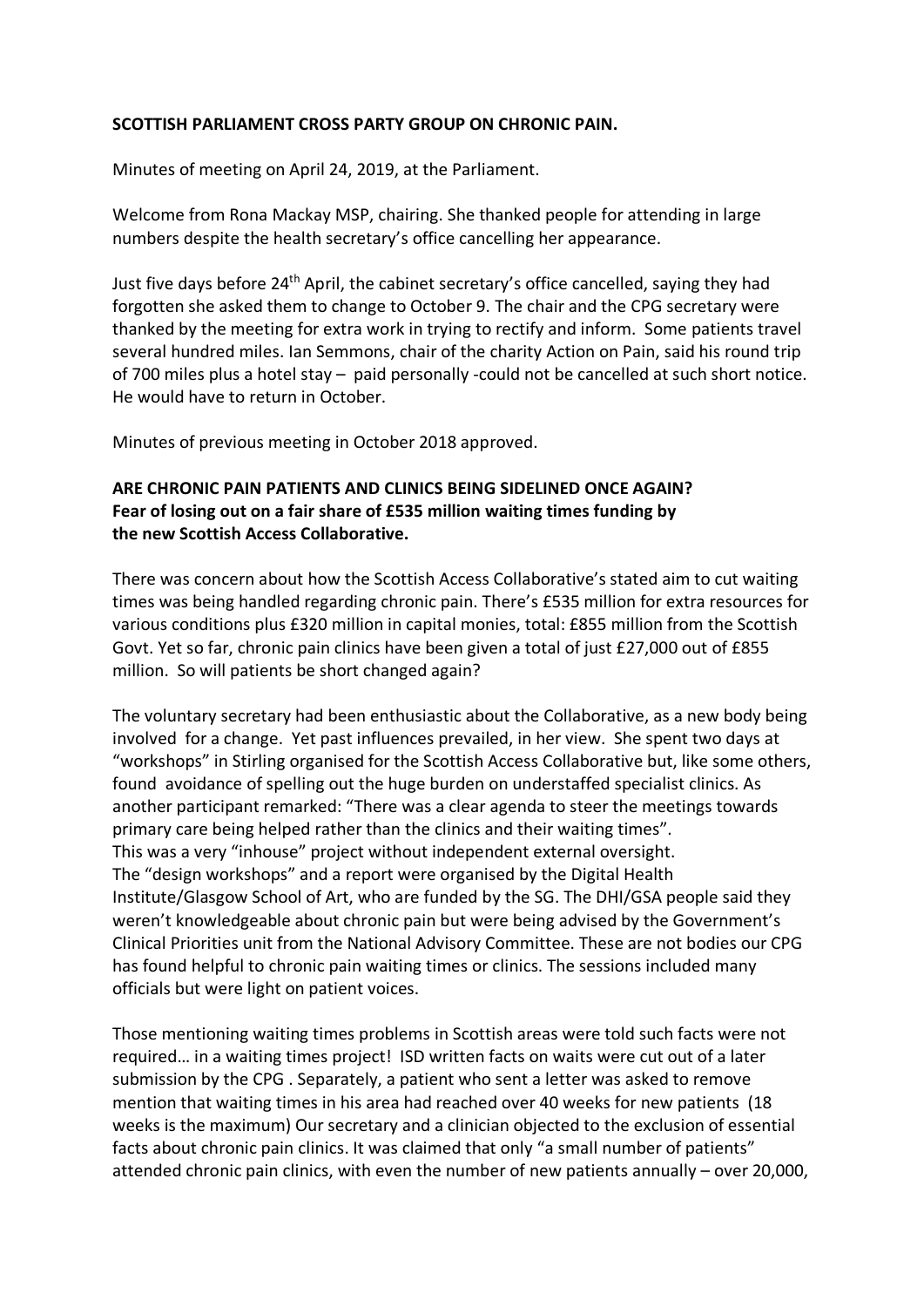excluded as well as any estimate of return patients. But the draft report which excluded facts was approved by the National Advisory Committee, on which Clinical Priorities has places.

The number – 20,117 new patients in 2018 – was inserted in the final report after an appeal to the DHI/Art School people by the CPG. Return patients are not included. These may run into tens of thousands – the claim of "small number" is entirely wrong.

The final report does call for more investment, workforce help, etc. CPG discussion involved anger that patients' future appeared shaped by officials. But the influence to swing facts away from the clinics has resulted in a decision by officials to concentrate on primary care, without known plans. There was long discussion with this ending:

The CPG passed a unanimous vote of no confidence in the National Advisory Committee on Chronic Pain and the Clinical Priorities Unit for failure to help chronic pain patients over the years – proposed by Ian Semmons, seconded by Kathleen Powderly. This is the second time in three years the CPG has complained formally about these organisations. One earlier complaint was over a Clinical Priorities official emailing statisticians to try to stop return patient numbers being published, an interference overturned by the UK Statistics Regulator in 2017.

### **MESH SUFFERERS**

Mesh patients said that red tape in Scotland was delaying and obstructing the offer by Dr Dionysios Veronikis, who has world class experience of full mesh removals, to come to Scotland from Missouri to share his knowledge with Scottish surgeons and help patients. This is a remarkable offer, patients said. MSP Rona Mackay said she was confused as to why there had been no progress as there was an allocation of money and she would ask the health secretary why there was no progress.

One patient, Claire Daisley, said that in Scotland she would shortly have her bowel and bladder removed, which horrified her but surgeons here reckoned that would alleviate her pain. Although she had been informed that mesh had been removed, she believed some of it was still there and was the cause of continuing excruciating pain. She did not want to lose vital organs if remaining mesh was to blame.

Marion Scott passed a message from a mesh sufferer requesting a treatment and care pathway but nothing is in place. Former health secretary Alex Neil had tried to stop mesh procedures completely but two boards had continued. Dorothy-Grace Elder said the mesh disaster was similar to the silicone implants scandal of twenty years ago, when the Medical Devices Agency in London refused to condemn silicone despite Canada, America and France ceasing procedures at the time. The Agency's successors, the Medicines and Healthcare products Regulatory Agency, were now involved with mesh. They are undevolved.

#### **WAITING TIMES -INFO FROM INFORMATION SERVICES DIVISION (ISD)**

Scott Heald, Head of Profession for Statistics and Fiona MacKenzie, Manager, Service Access, extended an invitation to the CPG on chronic pain to be represented on ISD's Governance Group. Members thought this a progressive, inclusive idea from ISD and CPG patient FR volunteered. She had a distinguished business background until chronic pain forced her to end a career she loved.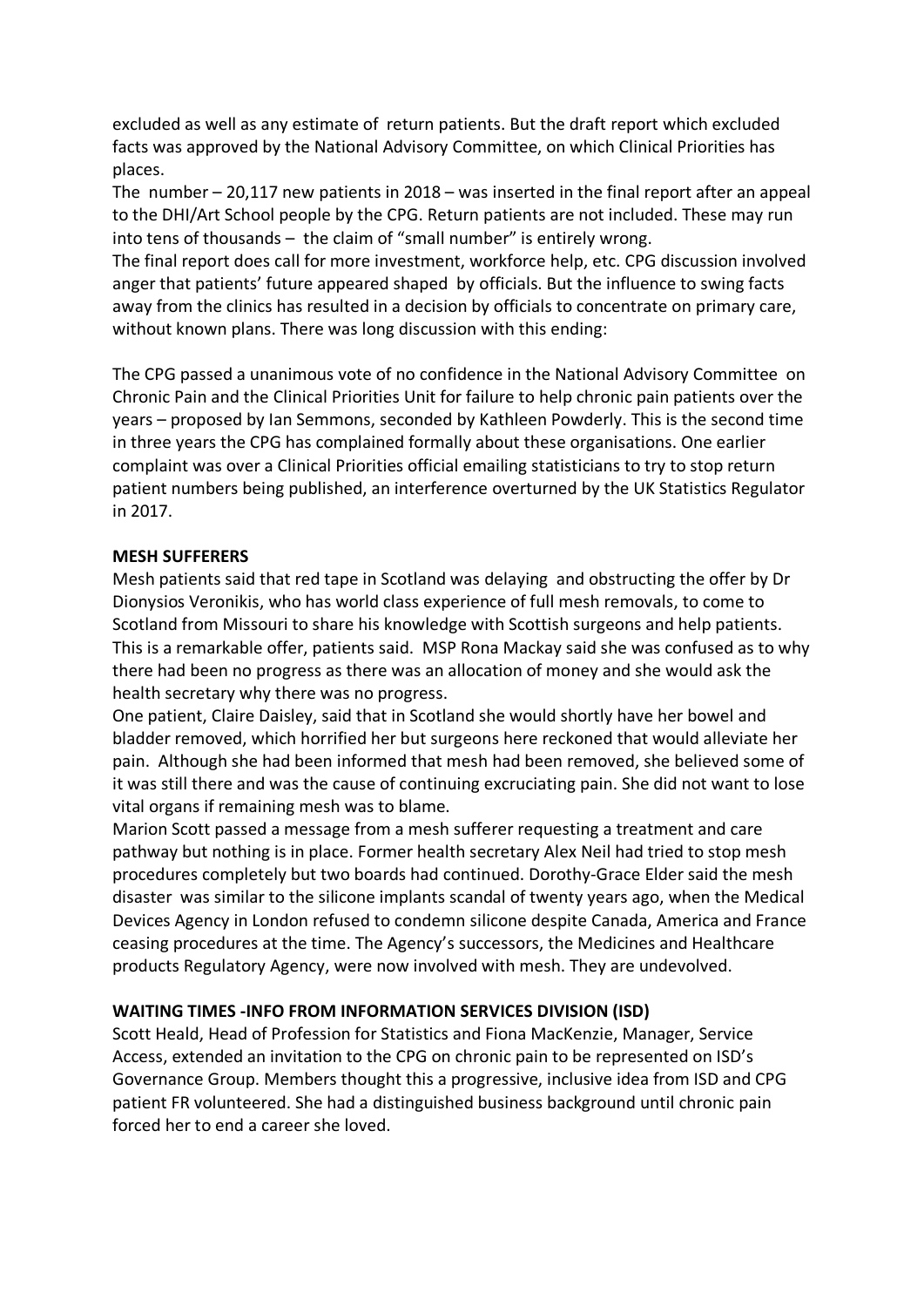The meeting learned that the Dundee University dataset work on chronic pain has now been transferred to ISD to complete, who will receive fees. Members queried why as much as £257,000 had already gone to Dundee University, more than any money for the pain clinics who got only £27,000, but the ISD representatives were not involved with such decisions. The CPG was aware ISD had not been informed of the project originally.

ISD has worked on gaining numbers of return patients, investing £30,000 from their own funds.

The Dundee University project has studied three health board areas over chronic pain since 2015, costing £275,000.

ISD now has to roll out the project to all Scotland, including all 14 boards. ISD reckons they will have good quality data within about 18 months from now.

ISD will endeavour to include workforce data and return patient numbers. They remain committed to previous promises to the CPG. (return patient figures were not mentioned in the original Dundee University commission by the Scottish Government)

## **DATA GATHERING CUTTING TIME FOR PATIENTS?**

Discussion moved to the time taken away from patients while clinicians fill in more forms; The ISD team pointed out that while all health boards may be using the same technology, the way they choose to use it varies considerably between boards.

Ian Semmons, chair of Action on Pain ,related that a pain physiotherapist he knows spends one day a month recording statistics. Multiply this time with the other pain professionals and he could see how disruptive data collection can be in a clinical setting, unless it is vital data, which he did not think the original Dundee work was. Members pointed out that this dataset would deal with quality outcomes of patient treatment.

But how to achieve quality when understaffing was still untackled?

Fiona MacKenzie hoped the new data collection would work seamlessly within the normal working day in clinics. The ISD leaders were thanked for their help, especially as Scott had newly returned from sick leave.

### **CONCERN OVER LACK OF OUTSIDE VIEWS.**

The meeting was glad to hear that ISD, as an independent body, had taken over the Dundee University project. The CPG had voiced previous concern that the Dundee project was another example of moves on chronic pain being limited to a small circle. The contract was awarded by a Scottish Government grant, so did not require to be put out to tender. Three persons involved with the dept at Dundee University which received £275,000 are on the Scottish Government's National Advisory Committee.

## **CENTRE FOR INTEGRATIVE CARE (CIC)**

The Parliament's Health & Sport Committee asked our CPG and the CPG for Arthritis and Musculoskeletal Conditions for patient and professional views over the CIC, the loss of the ward and stoppage of Scotland-wide access, despite protests from patients. This is the follow up to the petition by Catherine Hughes. Her health is increasingly poor and she is unable to access the past care she received as crisis beds have been removed from the CIC, and all inpatient access is barred. She has campaigned for the CIC for 15 years. Members